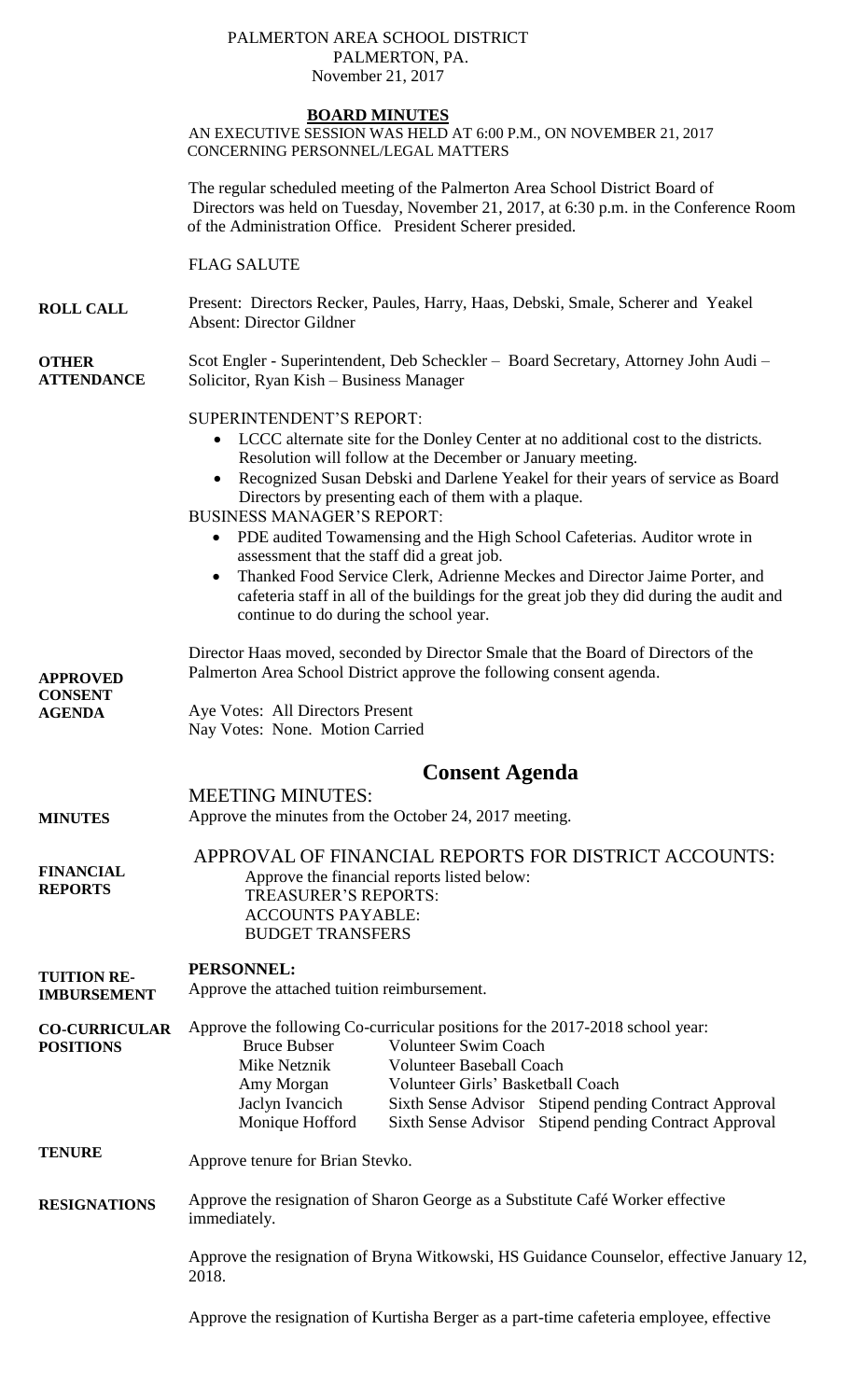|                                                                              | November 21, 2017                                                                                                                                                                    |
|------------------------------------------------------------------------------|--------------------------------------------------------------------------------------------------------------------------------------------------------------------------------------|
|                                                                              | November 7, 2017.                                                                                                                                                                    |
| PT CAFÉ<br><b>EMPLOYEE</b>                                                   | Approve Wendy Magner as a part-time, four hour café employee at the High School,<br>Effective November 28, 2017.                                                                     |
| <b>SUB CUSTODIAN</b><br><b>EMPLOYEE</b>                                      | Approve Heather Vogel as a substitute Custodian at an hourly rate of \$8.50, effective<br>November 22, 2017.                                                                         |
| <b>REMOVE FROM</b><br><b>SUB LIST</b>                                        | Remove Mary Hyson from the substitute list at her request.                                                                                                                           |
| <b>APPROVE</b><br><b>GUIDANCE</b><br><b>COUNSELOR</b>                        | Approve Raquel Esposito as the HS Guidance Counselor at Masters Step 2, \$46,864.00,<br>effective January 8, 2018.                                                                   |
| <b>SECOND</b><br><b>READING AND</b><br><b>APPROVAL OF</b><br><b>POLICIES</b> | <b>OTHER:</b><br>Accept the second readings of and approve the following policies:<br>1. #204 Student Attendance<br>2. #251 Homeless Students<br>3. #353 Employee Assistance Program |
| <b>POLICIES</b>                                                              | Approve the attached parent policies required for federal programs compliance.                                                                                                       |
| <b>AGREEMENT</b><br><b>CHANGE ORDERS</b>                                     | Retroactively approve the East Coast Touring Company Agreement for the transportation to<br>NY on April 18, 2018. Deposit paid on 10/19/17.                                          |
| <b>DONATION</b>                                                              | Accept a \$1,000.00 donation to the Drama Club Activity Fund from the Palmerton Drama<br><b>Club Parents Association.</b>                                                            |
| <b>CONTRACT</b>                                                              | Approve the Dutch Apple Dinner Theatre Group Ticket Contract for Madagascar on April<br>28, 2018 for the Drama Club.                                                                 |
|                                                                              |                                                                                                                                                                                      |

## **End of Consent Agenda**

| <b>APPROVE</b>      | Director Haas moved, seconded by Director Smale for the Board of Directors of the       |
|---------------------|-----------------------------------------------------------------------------------------|
| <b>CHANGE ORDER</b> | Palmerton Area School District to approve Change Order Number 001, Penn Builders, Inc., |
|                     | Project #1043615.004. The contract sum will be increased by this change order in the    |
|                     | amount of \$20,462.06.                                                                  |
|                     | Aye Votes: All Directors Present                                                        |
|                     | Nay Votes: None. Motion Carried                                                         |

**APPROVE AGREEMENT FOR LEGAL SERVICES** Director Haas moved, seconded by Director Harry for the Board of Directors of the Palmerton Area School District to approve the agreement with Attorney Robert Yurchak for legal services. Aye Votes: All Directors Present Nay Votes: None. Motion Carried

INFORMATION ITEMS: (attachments on file)

- Enrollment, October 31, 2017
- LCCC Board Meeting Minutes , October 5, 2017
- LCCC President's Desk Newsletter, November 2017
- Avenger, October 27, 2017 issue
- Board Summary

PUBLIC PARTICIPATION:

Mr. Earl Paules

• Spoke in favor of the Board's contract proposal to the teachers.

Mrs. Kathy Fallow

• School Performance scores the highest in Carbon County.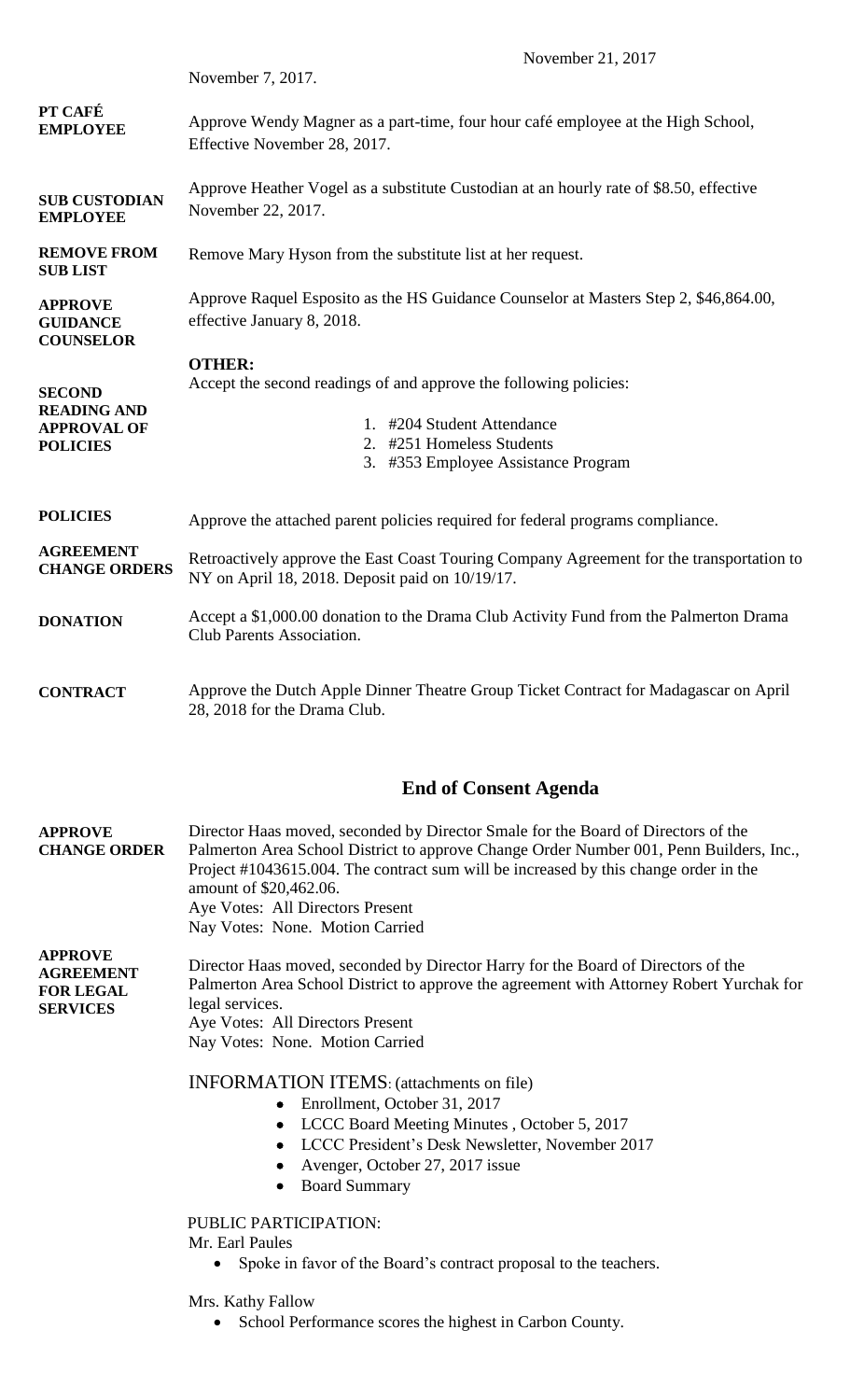## November 21, 2017

- Congratulated the HS students, teachers and principal.
- Thanked the board for their service.

Mr. Jeff Henry

 Also doesn't agree with the teachers on their contract but feels they are doing a good job.

Mrs. Amanda Zellers

• Had questions on the contract negotiations.

Mrs. Doris Zellers

- Questions on the negotiation process.
- Questioned what the community can do to help negotiations.

Attorney John Audi

- The negotiation process can go on forever. It resets every year.
- This Board respects the teachers and everything they do.
- The negotiation processes is with the union.

## **ADJOURNMENT**

Director Haas moved, seconded by Director Smale that the Board of Directors of the Palmerton Area School District adjourn the meeting at 7:10 PM.

> Aye Votes: All Directors Present Nay Votes: None. Motion Carried

> > Respectfully submitted,

 Deborah A. Scheckler Board Secretary